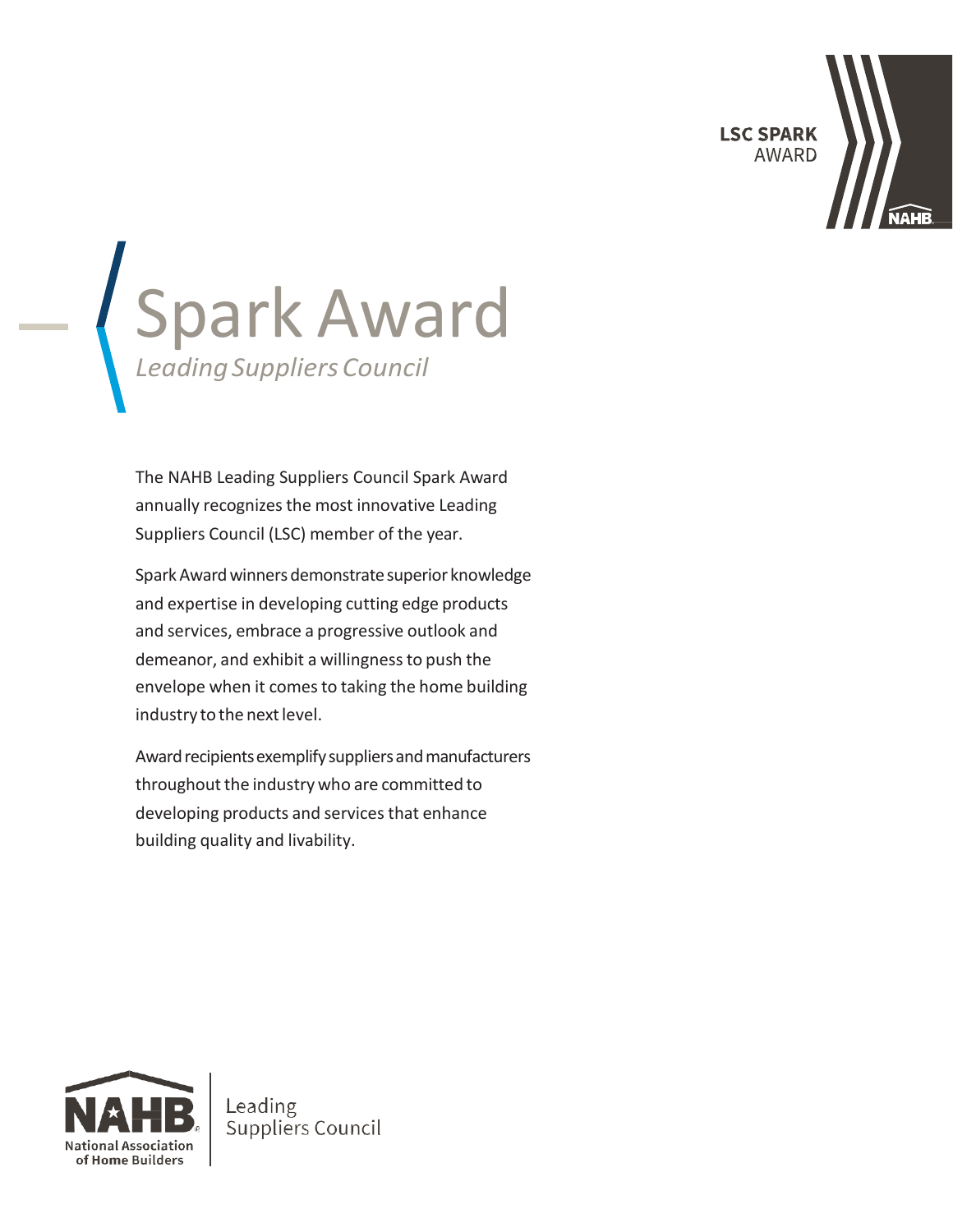## **Eligibility Requirements**

- You must be a current NAHB Leading Suppliers Council member; membership must not lapse before the awards presentation, which will be held at the International Builders' Show in Orlando. If you are current at the time of entry, but your membership is scheduled to expire before the judging process ends, you must renew your membership in order to be eligible for the award.
- Entry islimited to current LSC Members only. The entry fee is \$125 per submission. There is no limit on the number of entries you can submit. Payments may be made online by visiting **nahb.org/sparkaward.**
- Entries must be completed in full, entry fees paid, and turned in prior to the deadline of Oct. 18, 2021. No late entries will be accepted. You must use the official entry form to enter your product and/or solution.
- Completed entries (including relevant materials) must be submitted online via the website.

# **Entry Criteria**

Entries should demonstrate how the product or solution meets the criteria listed below. Entries must meet all of the criteria prior to judging to qualify.

- Products and/or solutions must have been fully launched and available on the market for a minimumofone(1)yearand a maximumofthree(3)yearspriortosubmission.
- $\cdot$  Products and/or solutions should be distinct from other items on the market.
- Product extensionsmust showsubstantialmodificationor adaptation.
- Products and/or solutions should demonstrate a recognizable benefit to the building industry; the entrant should be able to show how it has helped improve industry efficiency or effectiveness.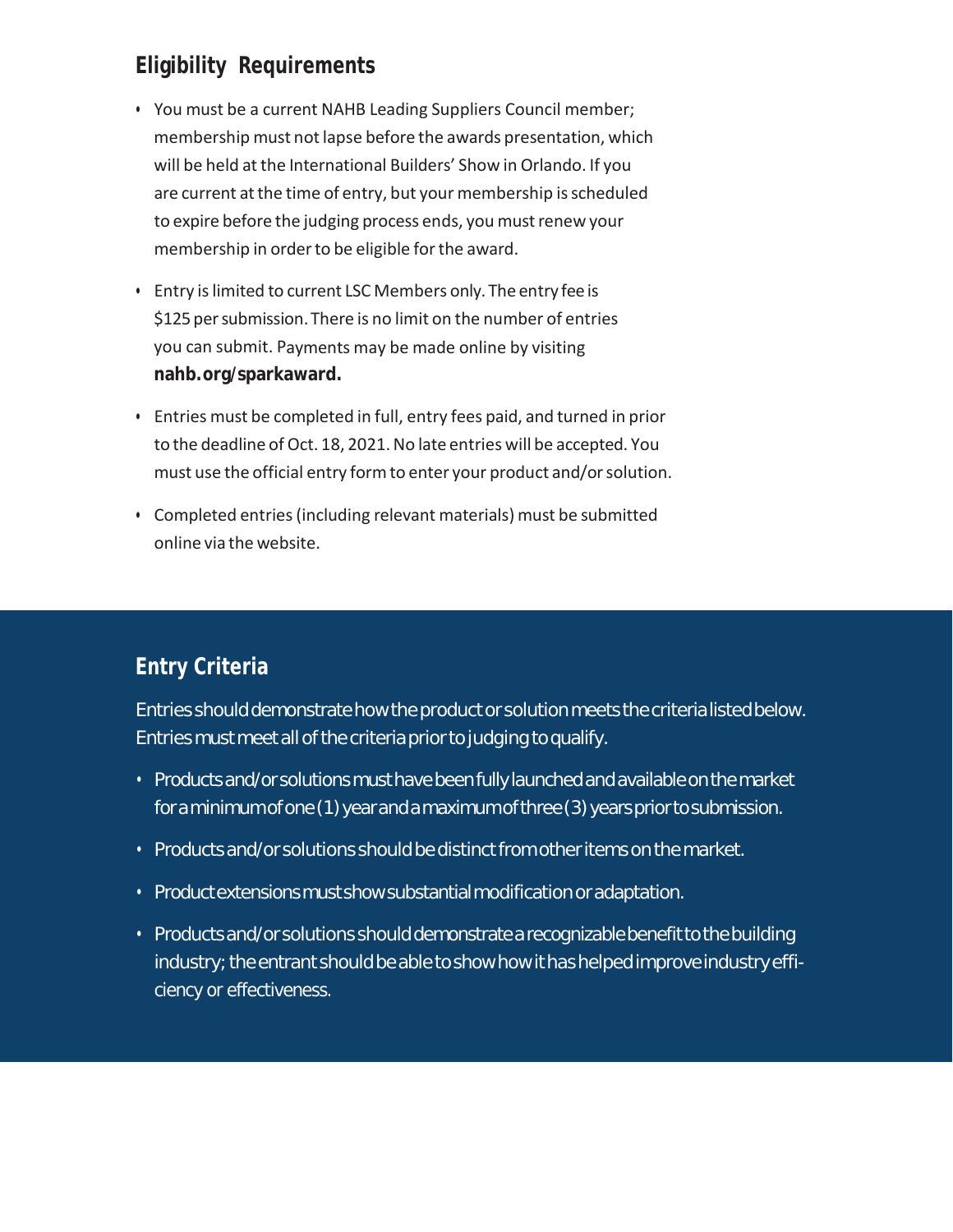## **Application Questionnaire**

In essay format (maximum 800 words), please respond to the following questions. Responses should be clear, concise and logical. Judges reserve the right to revoke any applications deemed incomplete.

#### *Value*

- Please describe your innovative product or solution.
- What makes your product or solution innovative?
- Is it completely new or an advance on an existing technology/solution?

#### *Delivery*

- What impact has your product or solution had on the building industry? Please provide any data that could help quantify the impact.
- How hasit helped improve building industry efficiency?
- Isthe innovation cost effective?
- Hasit helped the building industry improve standards?

#### *Impact*

- How has your product or solution made a difference in the building industry at large?
- Hasit influenced the way the building industry thinks?
- Hasit made the building industry more effective?
- Can it strengthen the future of the building industry for the long-term?